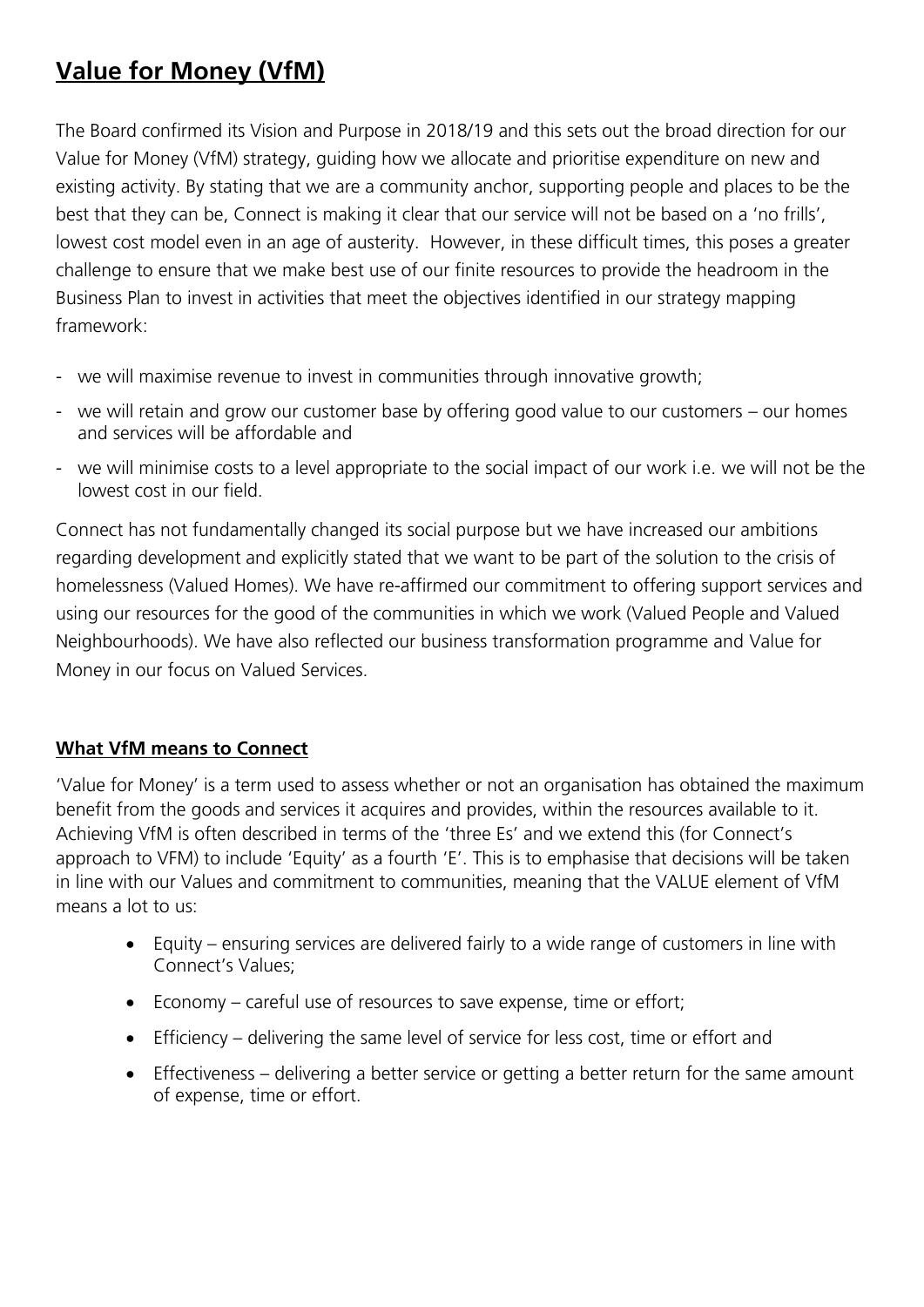A key objective of Connect's Business Plan is to deliver affordable quality in homes and services. Through VfM Connect aims to ensure:

- resources are available to achieve the association's Business Plan objectives and key priorities;
- a balance between cost, quality and performance and
- a high level of customer satisfaction.

It is generally accepted that VfM is about:

- **doing the right things (what customers want and what the business needs);**
- **doing things right (first time);**
- at the right price (not necessarily the cheapest) and
- in the right way (the most streamlined way that meets requirements).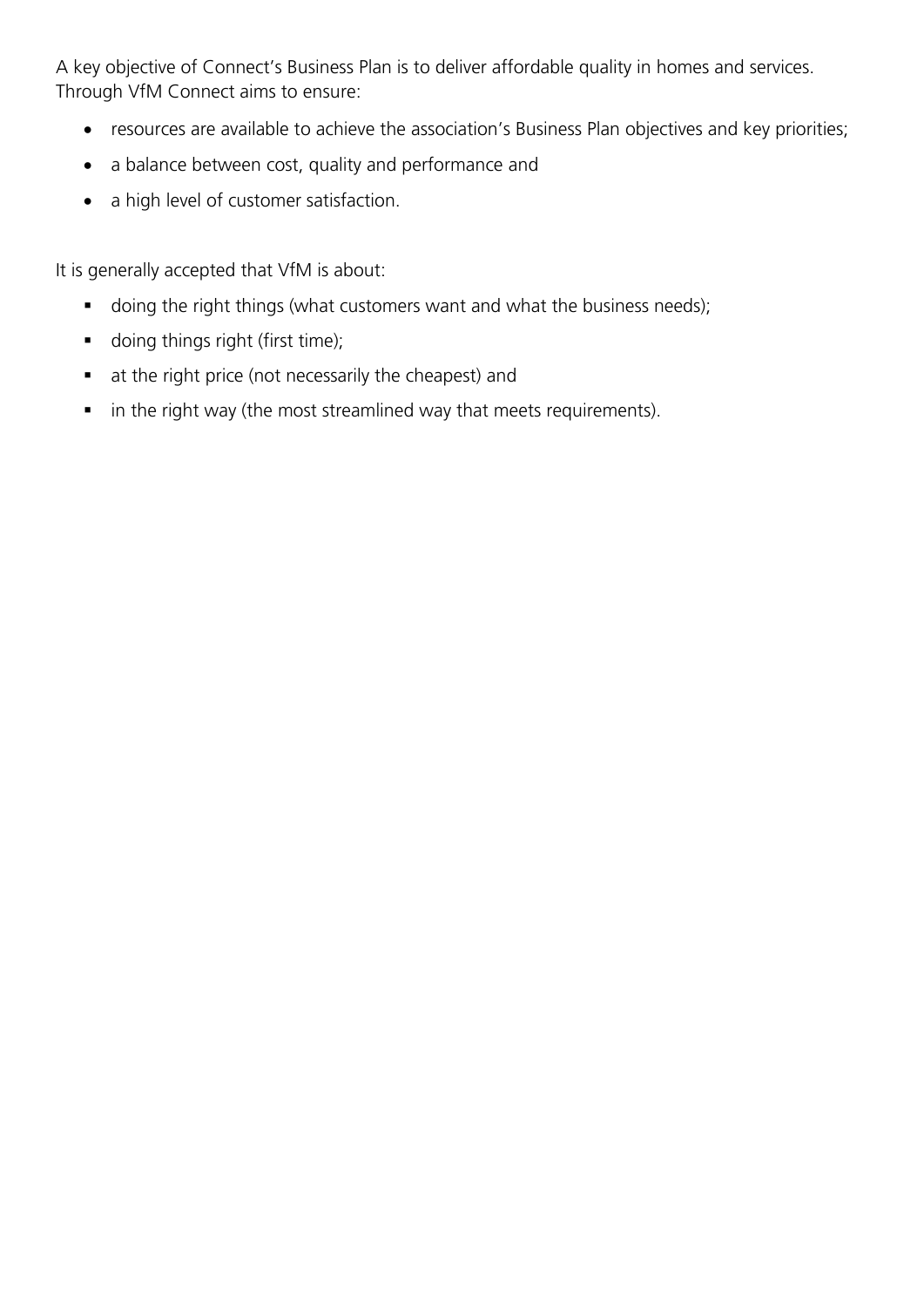# **The VfM savings we made in 2018/19**

Connect's 2018/19 Budget included VfM savings across the business of £336k including scaling back on expenditure levels where feasible or tighter operational targets.

Turnover for 2018/19 delivered a £200k favourable outturn - £17.5m actual against a budgeted turnover (excluding first tranche sales) of £17.3m.

Outturn Rent arrears (before write-offs) for 2018/19 were 2.6% favourable against a target of 3.8%, with total arrears at the year-end of £344k against a budget of £499k. Void rental loss for the year was 0.76% favourable against the annual target of 1%. Void loss at year end showed a favourable outturn against budget of £31k or 23.6% (£101k actual against £132k budget).

Continued investment in our Money Matters (financial inclusion) team meant that every tenant moving onto Universal Credit received a personal contact and was offered, and in many cases assisted, to transition to the new benefit. In 2018/19 arrears of tenants using the service reduced by £28k. Connect benefited from an overall business saving of £298k (up from £245k in the previous year).This figure is representative of the work our Money Matters team has done to either bring in rental income via tenant payment plans, Discretionary Housing payments (DHP's), Department of Work and Pensions managed payments (Alternative Payment Arrangements) or made in savings by the prevention of court action or eviction. A total annual saving of £655k was generated for tenants. This is the amount gained for tenants in additional benefits, trust fund / grant applications, and debt reductions / write offs. Using the Housing Association Charitable Trust (HACT) Social impact calculator savings of £1.9m have been identified, thus for each £1 invested in the service, £11.15 has been generated in social value.

The budgeted profit on sale of all Housing Properties was £198k and the outturn was £310k which is a favourable difference of £112k reflecting the continued business emphasis on asset management including more development activity and turnover of un-economic units.

The budgeted operating expenditure (excluding first tranche sales) for 2018/19 was £13.5m and the outturn was £14.4m - which is an adverse outturn of £900k. Much of this variance relates to Maintenance expenditure overspends (see below for further details). Other variances related to additional Health & Safety compliance work (£129k) and accelerated depreciation of the Leeds office (£63k) following a valuation review.

Interest and Financing costs for 2018/19 were £2.1m against a budget of £2m which is an adverse outturn of £100k, reflecting additional investment in Development activity.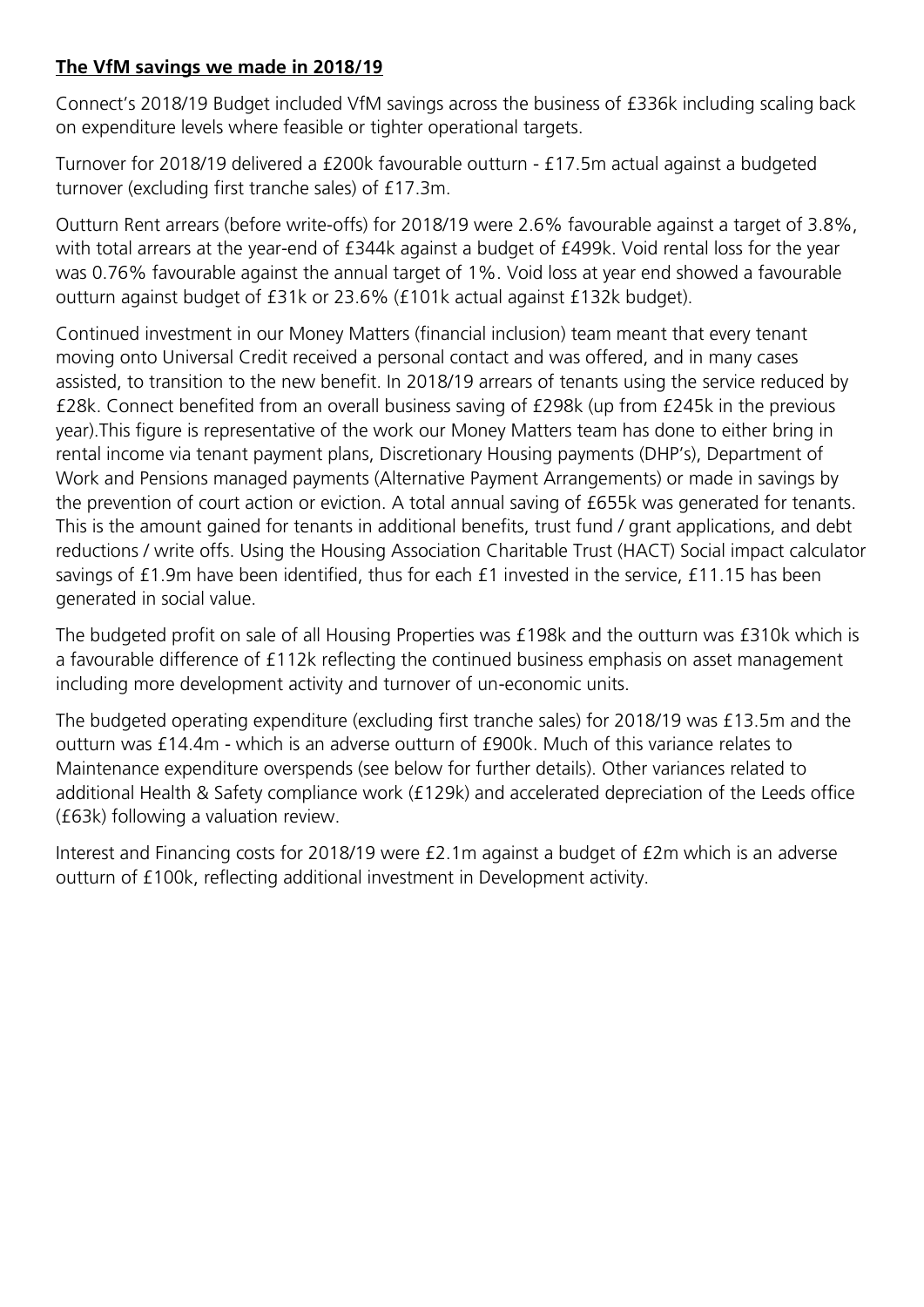### **Our VfM metrics for 2017/18 and 2018/19**

The tables below shows Connect's VfM metrics (based on the Sector Scorecard), for the last three financial years alongside the latest available comparison data (2017/18).

### **VfM - Investment in Homes**

### **Table 1**

| <b>Metric</b>                                                                  | <b>Connect</b><br><b>Housing</b><br>outturn | <b>Connect</b><br><b>Housing</b><br>outturn | Peer<br>Group | <b>Sector</b><br><b>Median</b><br>(A  ) | <b>Connect</b><br><b>Housing</b><br>outturn | <b>Connect</b><br><b>Housing</b><br>- target | <b>Outturn</b><br>to<br>target<br>variance | <b>Comments</b>                                                                                                                                           |
|--------------------------------------------------------------------------------|---------------------------------------------|---------------------------------------------|---------------|-----------------------------------------|---------------------------------------------|----------------------------------------------|--------------------------------------------|-----------------------------------------------------------------------------------------------------------------------------------------------------------|
| <b>CPU Year</b>                                                                | 2016/17                                     | 2017/18                                     | 2017/18       | 2017/18                                 | 2018/19                                     | 2018/19                                      | 2018/19                                    |                                                                                                                                                           |
| <b>Closing Social</b><br><b>Housing units</b><br>owned and/or<br>in management | 3,124                                       | 3,191                                       | 33,119        | 2,712,335                               | 3,238                                       | 3,233                                        | 5                                          | Active asset management<br>activities with 78 new<br>homes added and 23<br>disposed.                                                                      |
| Metric 1: Re-<br>investment %<br>(existing and<br>new properties)              | 4.27%                                       | 7.78%                                       | 7.78%         | 5.82%                                   | 7.34%                                       | 6.71%                                        | 0.6%                                       | Re-investment varies from<br>year to year as it follows<br>the profiles of the<br>development programme<br>and the planned repairs<br>programme.          |
| <b>Metric 2a: New</b><br>supply<br>delivered -<br>social housing               | 0.52%                                       | 2.57%                                       | 1.19%         | 1.00%                                   | 2.41%                                       | 2.01%                                        | 0.4%                                       | Higher than both Peers<br>and the Sector median,<br>new supply increases<br>annually in line with the<br>Development strategy.                            |
| Metric 2b: New<br>supply<br>delivered - non-<br>social housing                 | $0.00\%$                                    | $0.00\%$                                    | $0.00\%$      | $0.00\%$                                | $0.00\%$                                    | $0.00\%$                                     | $0.00\%$                                   | N/A                                                                                                                                                       |
| Metric 3:<br>Gearing %age                                                      | 35.5%                                       | 35.6%                                       | 33.5%         | 43.7%                                   | 35.7%                                       | 38.6%                                        | $-2.9%$                                    | Lower than Peers and<br>Sector median, Gearing<br>rises as external funding<br>increases to maintain<br>sustainable development<br>programme.             |
| Metric 4:<br><b>EBITDA-MRI %</b>                                               | 221.5%                                      | 254.0%                                      | 296.9%        | 203.0%                                  | 213.0%                                      | 309.5%                                       | $-96.5%$                                   | In line with the Sector<br>median, but lower than<br>Peers, EBITDA %age<br>reduces due to increased<br>debt used to fund the<br>development<br>programme. |

The development programme was a significant achievement in 2018/19. Connect took handover of 78 new homes in the year to 31 March 2019, comprising 33 homes funded through the Affordable Homes Programme and a further 45 acquired through Section 106 Agreements. Of these units, 27 were for social rent, 20 for affordable rent and 8 for intermediate market rent, with 23 being for shared ownership. This delivery was a really encouraging start to Connect's new business plan ambition to grow the stock by an average of 2% per annum over the next 10 years.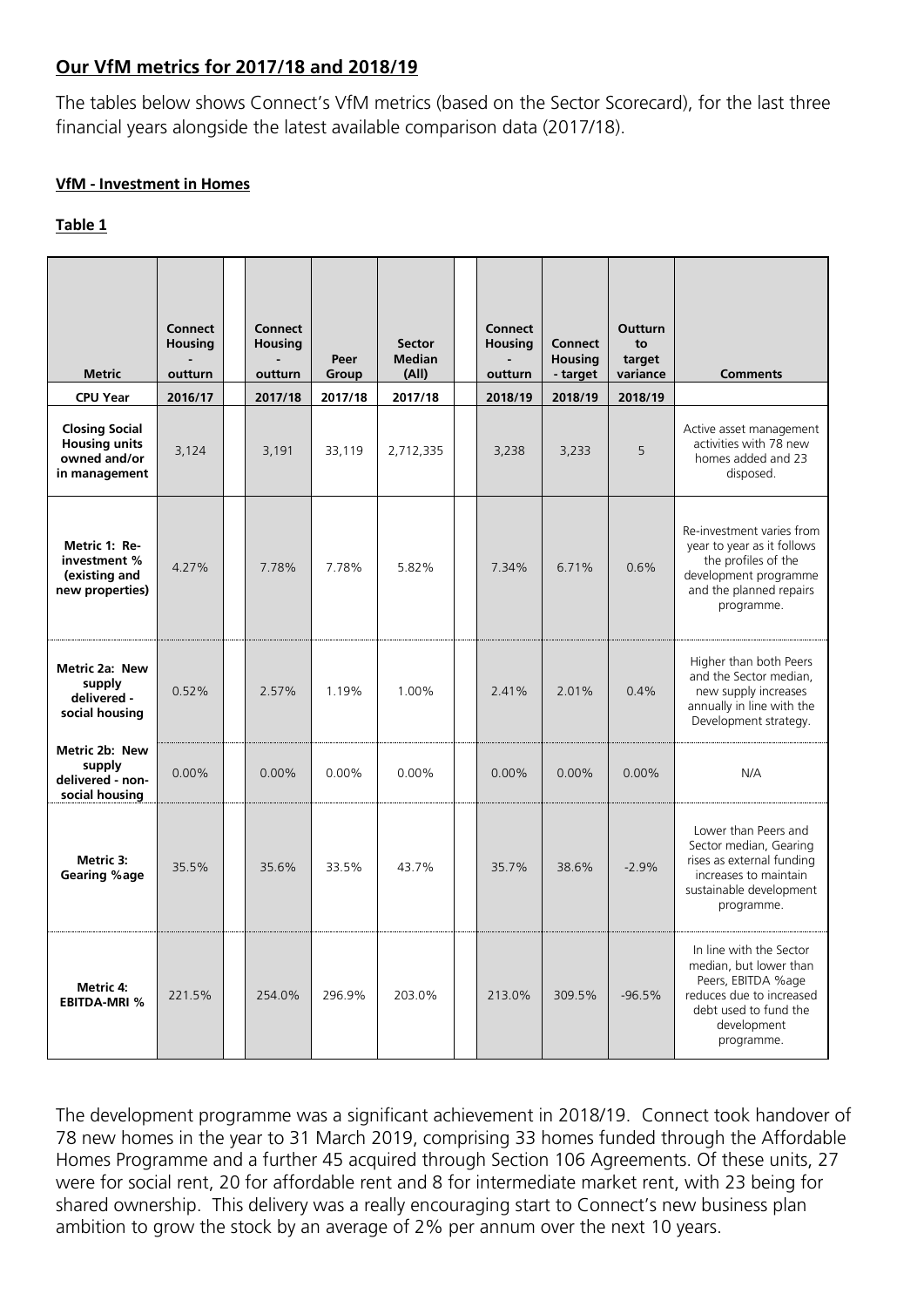Connect also tendered for and agreed £30m of new loan facilities at very competitive rates during 2018/19 to support our Development aspirations. Our pipeline for new homes currently comprises schemes which could deliver in the region of 190 homes, including a substantial proportion of which would be supported housing, over the next 3 years. However, due to the development cycle and maturity of these opportunities, we are now only forecasting 35 completions in 2019/20.

In 2018/19 Connect has completed a further 406 independent stock condition surveys towards our rolling programme of surveying the whole stock over a 5 year period. The data has provided further validation for the major repairs investment projections included in the business plan.

A comprehensive Asset Management Review of the older "rehab" stock has also been completed and the results presented to the Board to inform future disposals strategy on value for money grounds. The review showed that the stock built before 1930 requires significantly more maintenance expenditure than properties built after this period. Whilst stock of this age represents 14% of the portfolio, it attracts 24% of the maintenance spend. Average repairs costs per dispersed rehab property are £1,100 compared to 50% of this figure for scheme based properties. The average Net Present Value (NPV) for rehab properties is £18,214 compared to £31,096 for scheme based properties. Customer satisfaction with the home is 10 percentage points lower in rehab stock compared to scheme-based properties. Accordingly, 198 properties from the older rehab stock (approximately 1/3rd of the total) have been identified for gradual disposal at next void. At current estimates of Open Market Value, these sales could generate in excess of £18m in cash to support the ongoing development programme, including over £5m in recycled grant. This "Active Asset Management" approach is a key component of Connect's development growth strategy. In 2018/19 Connect disposed of property assets comprising 21 homes and an obsolete supported housing scheme, generating receipts in excess of £1.5m.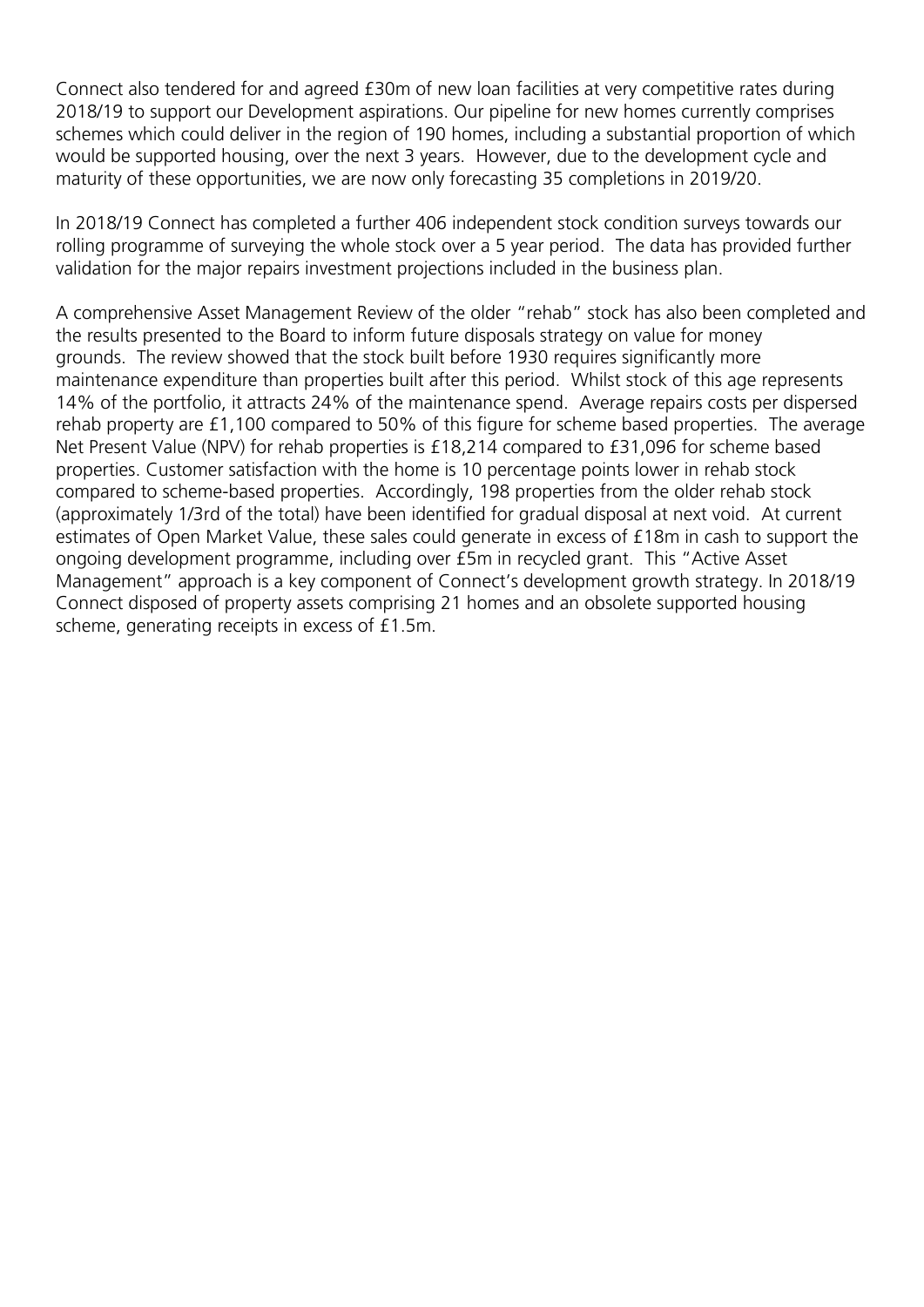## **How our costs compare with our peer group, the sector and budget.**

The table below compares our Cost per Unit (CPU) with medians for our peers and the sector as a whole – the only comparison figures currently available relate to 2017/18. Detail of our Peer Group and definitions can be found at the end of this VfM Self-assessment.

|--|

| <b>Metric</b>                                        | <b>Connect</b><br><b>Housing</b><br>outturn | <b>Connect</b><br><b>Housing</b><br>outturn | Peer<br>Group | <b>Sector</b><br>median<br>(A  ) | <b>Connect</b><br><b>Housing</b><br>outturn | <b>Connect</b><br><b>Housing</b><br>- target | Outturn<br>to<br>target<br>variance |
|------------------------------------------------------|---------------------------------------------|---------------------------------------------|---------------|----------------------------------|---------------------------------------------|----------------------------------------------|-------------------------------------|
| <b>CPU Year</b>                                      | 2016/17                                     | 2017/18                                     | 2017/18       | 2017/18                          | 2018/19                                     | 2018/19                                      | 2018/19                             |
| <b>Headline social</b><br>housing cost<br>per unit £ | 3,754                                       | 3,649                                       | 2,988         | 3,362                            | 3,872                                       | 3,900                                        | $-1%$                               |
| <b>Median social</b><br>housing cost<br>per unit £   | 3,300                                       | 3,362                                       | 3,362         | 3,362                            | n/a                                         | n/a                                          | n/a                                 |
| <b>Variance £</b>                                    | 454                                         | 287                                         | $-374$        | n/a                              | n/a                                         | n/a                                          | n/a                                 |
| Variance %age                                        | 14%                                         | 9%                                          | $-11%$        | n/a                              | n/a                                         | n/a                                          | n/a                                 |
| <b>Management £</b><br><b>CPU</b>                    | 991                                         | 866                                         | 866           | 964                              | 929                                         | 1,010                                        | -8%                                 |
| Service charge<br>£ CPU                              | 220                                         | 254                                         | 254           | 377                              | 272                                         | 239                                          | 14%                                 |
| <b>Maintenance £</b><br><b>CPU</b>                   | 1,335                                       | 1,185                                       | 960           | 945                              | 1,311                                       | 1,196                                        | 10%                                 |
| <b>Major repairs £</b><br><b>CPU</b>                 | 598                                         | 522                                         | 630           | 720                              | 597                                         | 630                                          | -5%                                 |
| <b>Other social</b><br>housing £ CPU                 | 610                                         | 822                                         | 107           | 219                              | 763                                         | 825                                          | $-8%$                               |

Connect's headline Social Housing Cost Per Unit (SHCPU) has fallen in recent years from a high of £4,207 per unit in 2015/16 to £3,649 per unit in 2017/18. Although higher than both the peer group median (£2,988) and the Sector median (£3,362), this needs to be considered alongside Connect's commitment to Supported Housing activities reflected in the much higher levels of 'Other Social Housing ' expenditure. For example, excluding the £354 CPU from 'Other Social Housing' expenditure relating to the Engage support contract (for older people with dementia and complex housing related support needs), would reduce Connect's overall 2017/18 SHCPU from £3,649 to £3,295 which is below the 2017/18 Sector median (£3,362) and much closer to the peer group median (£2,988).

Although pleasing to note that Connect's 2018/19 SHCPU outturn (£3872) was 1% below budget, it is still expected to remain above the 2018/19 Sector median. Two areas in particular help to explain this outturn position:

(i) Maintenance costs – 2018/19 has been a challenging year in terms of service delivery and cost and budget management resulting in an 11% year-on-year increase and a 10% overspend against budget.

Responsive repairs has seen a significant year-on-year increase in demand and, when coupled with an increase in material costs, has resulted in a full year overspend against budget. New procurement arrangements (offering greater transparency and cost control) and increased internal controls implemented at the half year did however help to reduce the full year impact and will continue to assist in this area going forward.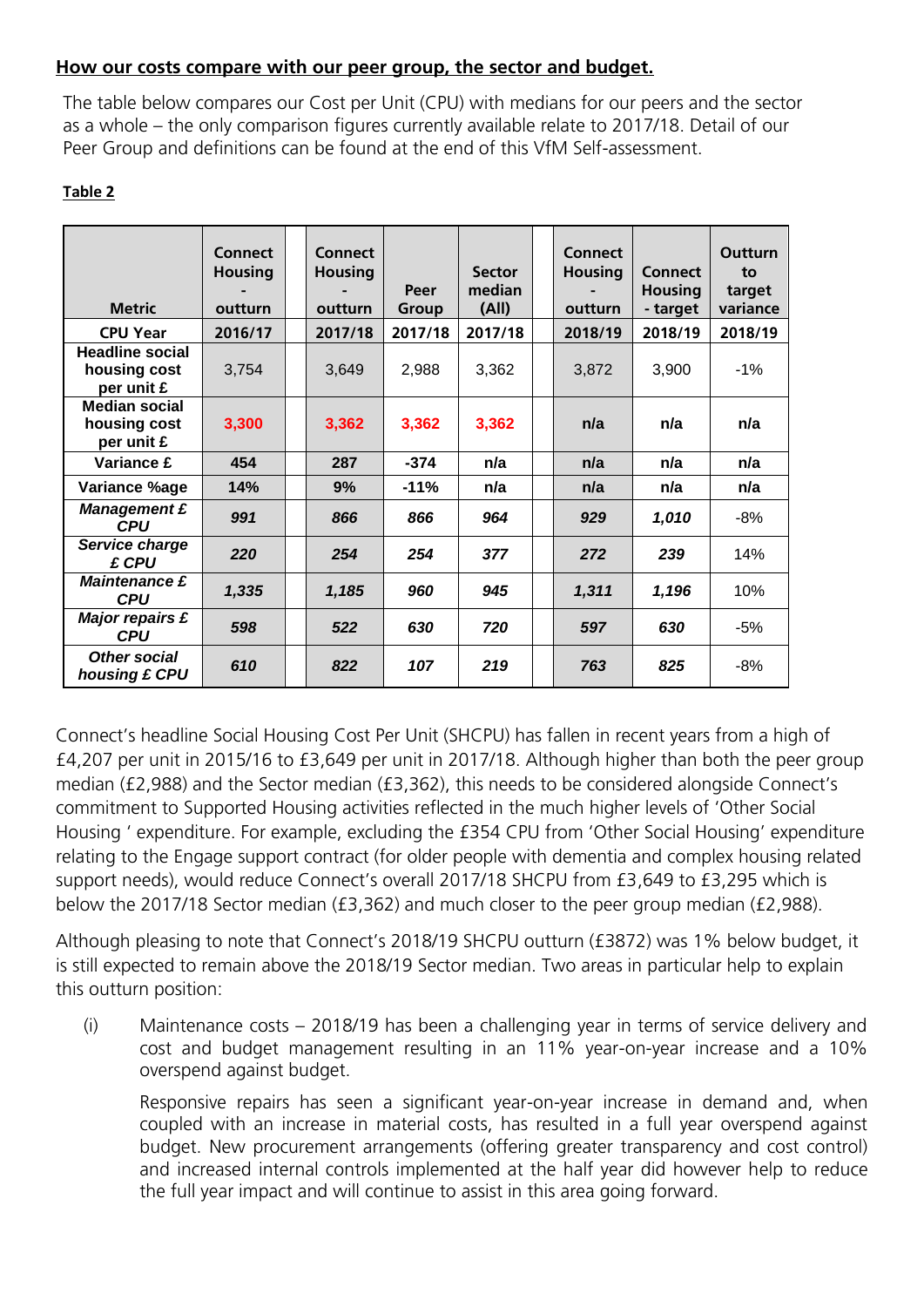Voids Maintenance activity was insourced later in the year than planned causing higher than budgeted costs in this area, however it is now delivering expected savings helping to offset some of the early year external contractor overspends.

Compliance testing has had stronger emphasis in last financial year with a £360k increase in 18/19 from the previous year and will continue to maintain that momentum in future years.

Connect has been moving much of its maintenance activity to an in-house team and as further efficiencies are made, and the Association grows it stock, the cost per unit are expected to fall back much closer to the sector median.

(ii) Other Costs – Compared to the Sector more widely and its peers, Connect continues to offer a wide range of support services to those in need where financially viable. An example of this commitment is the Engage contract entered into in 2017/18 to deliver support services (for older people with dementia and enduring mental health conditions) in partnership with other providers. Although financially viable, and in line with Connect's strategic priorities, such activities do increase the level of Connect's base line costs. Excluding the costs of Engage would reduce Connect's 'Other Social Housing' CPU, and thus the overall SHCPU, by £350 per unit.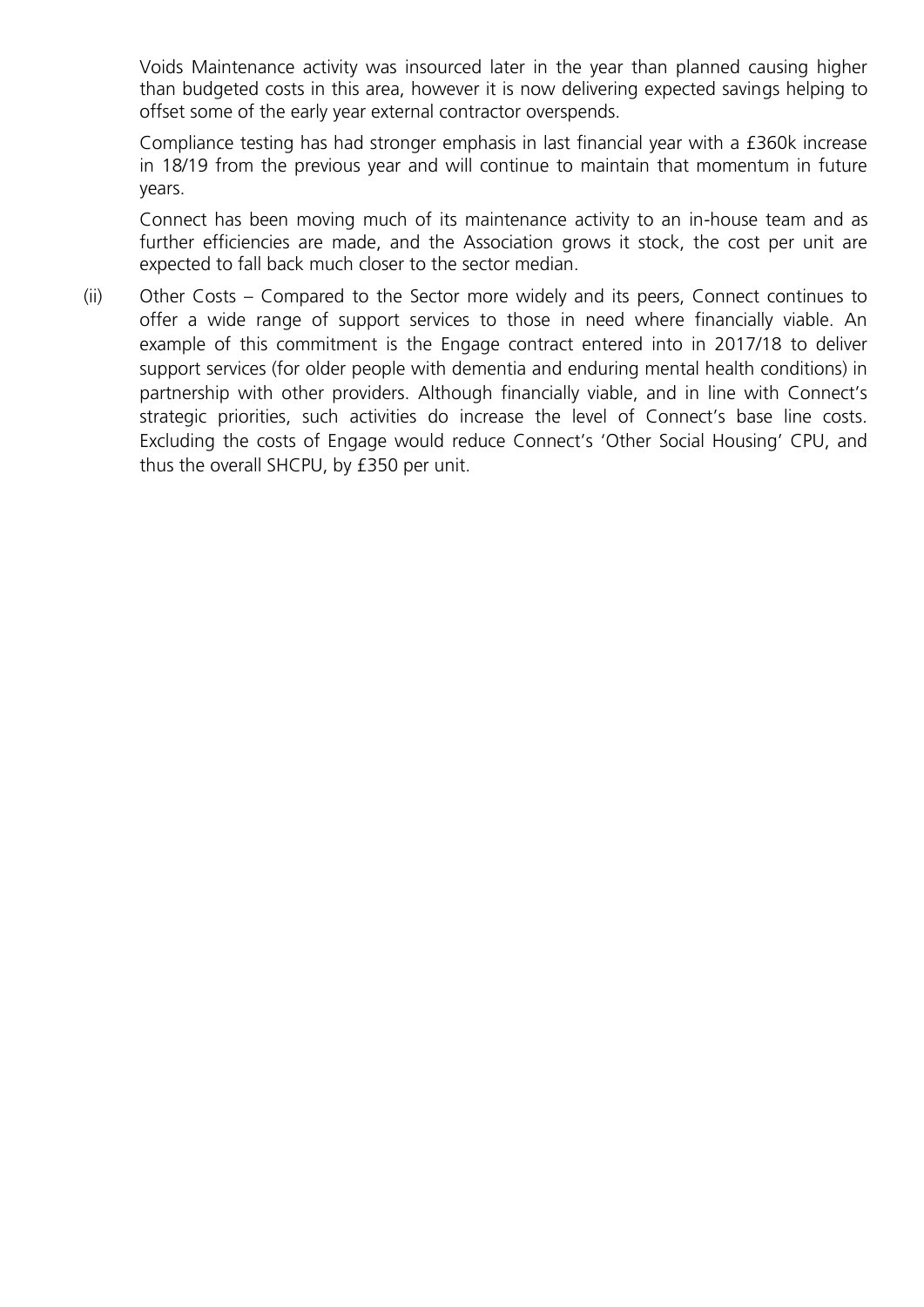#### **VfM – Efficiency**

#### **Table 3**

| <b>Metric</b>                                                                | <b>Connect</b><br><b>Housing</b><br>outturn | <b>Connect</b><br><b>Housing</b><br>outturn | Peer<br>Group | <b>Sector</b><br><b>Medain</b><br>(A  ) | <b>Connect</b><br><b>Housing</b><br>outturn | <b>Connect</b><br><b>Housing</b><br>- target | <b>Outturn</b><br>to target<br>variance | <b>Comments</b>                                                                                                              |
|------------------------------------------------------------------------------|---------------------------------------------|---------------------------------------------|---------------|-----------------------------------------|---------------------------------------------|----------------------------------------------|-----------------------------------------|------------------------------------------------------------------------------------------------------------------------------|
| <b>CPU Year</b>                                                              | 2016/17                                     | 2017/18                                     | 2017/18       | 2017/18                                 | 2018/19                                     | 2018/19                                      | 2018/19                                 |                                                                                                                              |
| Metric 6a:<br>Operating<br>margin %age<br>from social<br>housing<br>lettings | 25.6%                                       | 26.1%                                       | 26.1%         | 32.5%                                   | 20.4%                                       | 21.1%                                        | $-0.7%$                                 | Fall in margin reflects ongoing<br>impact of the rent reductions and<br>increased operational and<br>compliance expenditure. |
| Metric 6b:<br>Operating<br>margin %age<br>- overall                          | 22.5%                                       | 21.7%                                       | 21.8%         | 29.7%                                   | 18.9%                                       | 22.5%                                        | $-3.6%$                                 | As above, plus reduced margins on<br>low cost and shared ownership<br>sales.                                                 |
| Metric 7:<br>Return on<br>capital<br>employed.                               | 3.3%                                        | 3.3%                                        | 3.3%          | 4.1%                                    | 3.2%                                        | 3.1%                                         | 0.1%                                    | The return on capital is in line with<br>peers but below the Sector median.                                                  |

Although in line with peers for 2017/18, Connect's operating margin from social housing lettings (26.1%) was below the Sector median and slightly below budget in 2018/19 at 20.4%. Excluding the impact of Low cost / Shared Ownership sales, social housing lettings turnover has increased by only 1.3% during 2018/19, with rent from the new housing stock being impacted by the annual 1% rent reduction. Like for like costs have however risen by 9.1% with the increased operational costs noted above including additional maintenance and compliance expenditure and accelerated depreciation.

In terms of the overall operating margin, although the volume of Low cost / shared Ownership sales has increased from £482k to £2.9m, margins on this activity have fallen from 41.1% to 25.6% (reflecting a different mix of property types), further reducing the overall return year-on-year from 21.7% to 18.9%. Excluding this sales activity, Connect's margin has recorded a slight year-on-year decrease from 21.2% to 20.9% in 2018/19.

The continued investment into both new and existing homes has seen our Return on Capital Employed reduce slightly in 2018/19 when Connect invested £1.6m capital and £1.36m revenue in planned maintenance. Significant year-on-year increases were delivered in electrical safety and fire safety, following, respectively, our move to a 5 year testing cycle, and comprehensive fire safety review undertaken independently by Savills. Over the next 5 years, Connect is projecting capital investment of £8m in improving its stock. The business plan has been updated to reflect the requirement for higher levels of annual spend on compliance areas than has historically been the case.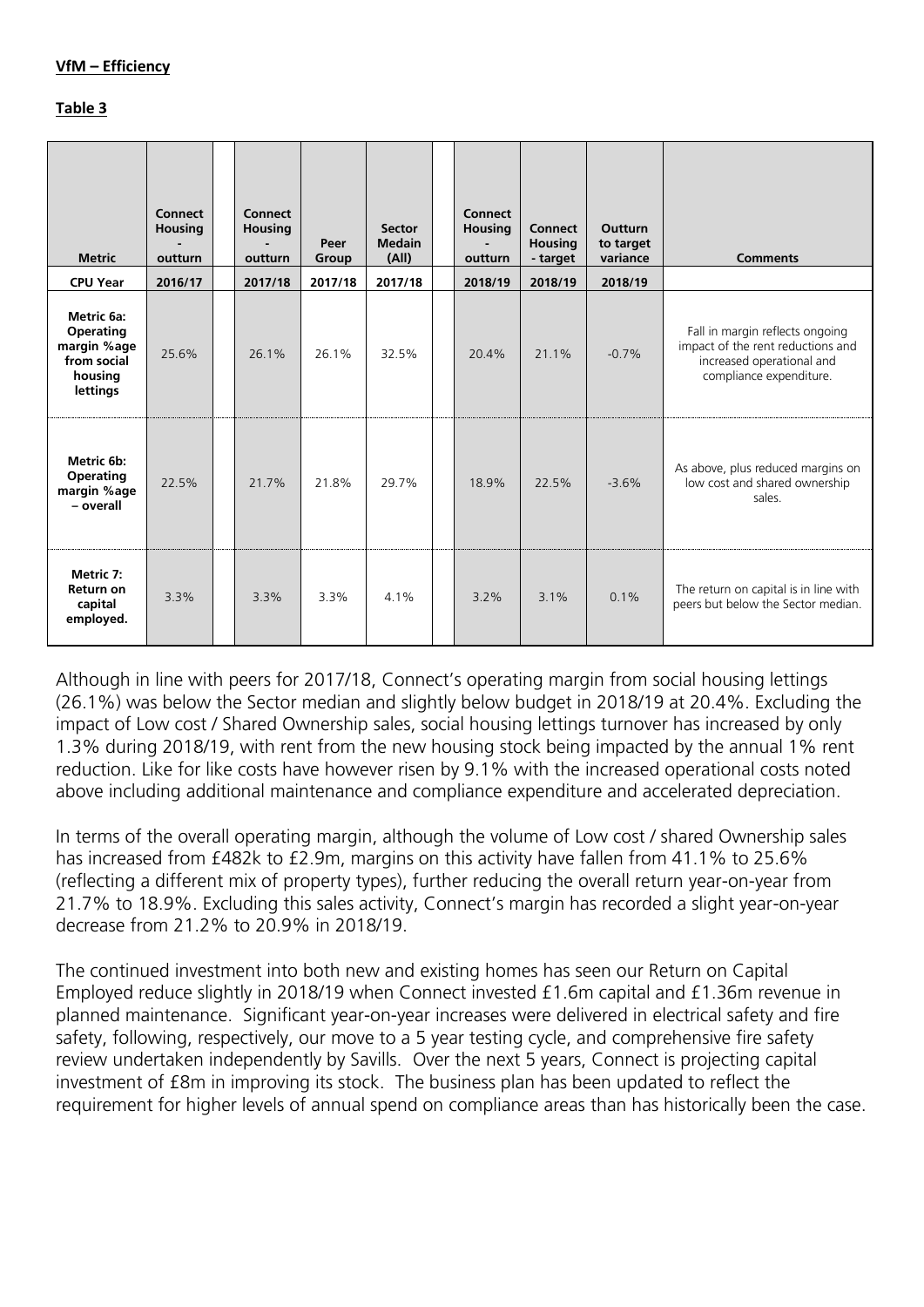#### **Table 4**

| <b>VFM</b><br>measure                                    | <b>Connect</b><br><b>Housing</b><br>outturn | <b>Connect</b><br><b>Housing</b><br>outturn | Peer<br>Group | <b>Sector</b><br><b>Median</b><br>(A  ) | <b>Connect</b><br><b>Housing</b><br>outturn | <b>Connect</b><br><b>Housing</b><br>- target | Outturn<br>to<br>target<br>variance | <b>Comments</b>                                                                                                |
|----------------------------------------------------------|---------------------------------------------|---------------------------------------------|---------------|-----------------------------------------|---------------------------------------------|----------------------------------------------|-------------------------------------|----------------------------------------------------------------------------------------------------------------|
| <b>CPU Year</b>                                          | 2016/17                                     | 2017/18                                     | 2017/18       | 2017/18                                 | 2018/19                                     | 2018/19                                      | 2018/19                             |                                                                                                                |
| <b>Customers</b><br>satisfied<br>with overall<br>service | 88.1%                                       | 87.5%                                       | 87.2%         | 88.0%                                   | 87.2%                                       | 90.0%                                        | $-2.80%$                            | Lower than target<br>but broadly in line<br>with peers and the<br>Sector median.                               |
| Current<br><b>Tenant</b><br>arrears                      | 2.00%                                       | 2.01%                                       | 3.40%         | 3.10%                                   | 1.95%                                       | 2.81%                                        | $-0.86%$                            | Arrears holding steady<br>in challenging<br>environment,<br>outperforming budget<br>and benchmarking.          |
| <b>Former</b><br>tenant<br>arrears                       | $0.90\%$                                    | 0.70%                                       | 0.77%         | 0.91%                                   | 0.60%                                       | 0.94%                                        | $-0.34%$                            | Excellent trend in ever<br>more challenging<br>environment.<br>Outperforming<br>budget and<br>benchmarking.    |
| <b>Void loss</b>                                         | 1.19%                                       | 0.91%                                       | 0.92%         | 0.90%                                   | 0.76%                                       | 1.00%                                        | $-0.24%$                            | Excellent trend in<br>ever more<br>challenging<br>environment.<br>Outperforming<br>budget and<br>benchmarking. |

Customer satisfaction with the overall service received from Connect has shown a slight decline since 2016/17 and at 87.2% in 2018/19 is 2.8% below target. Performance analysis shows no underlying reasons for areas of dissatisfaction. Connect currently collect limited amounts of data across a number of areas that dilutes the effectiveness of the data and limits the amount of actions we can attribute to each score. It is however very pleasing to note that customer satisfaction with Connect's Repairs Service and delivering Value for Money has increased year-on-year rising from 84.3% to 85.2% and 85.7% to 88.9% respectively.

In 2019, Connect is introducing a new Customer Relationship Management (CRM) system to better understand and engage with our customers, together with the Net Promoter Score (NPS) as a way to measure Customer Satisfaction and produce actionable results. Our new CRM will enable us to have better relationships with our customers and offer a better service. As well as understanding our customers better and engaging them in a way and frequency that suits their needs, we will also be able to better track individual contacts and tasks, ensuring each one is completed fully. The introduction of the NPS will enable us to capture significantly more data, and highlight individual service failures to ensure we put recovery actions in place and plan for longer term improvements to our offering.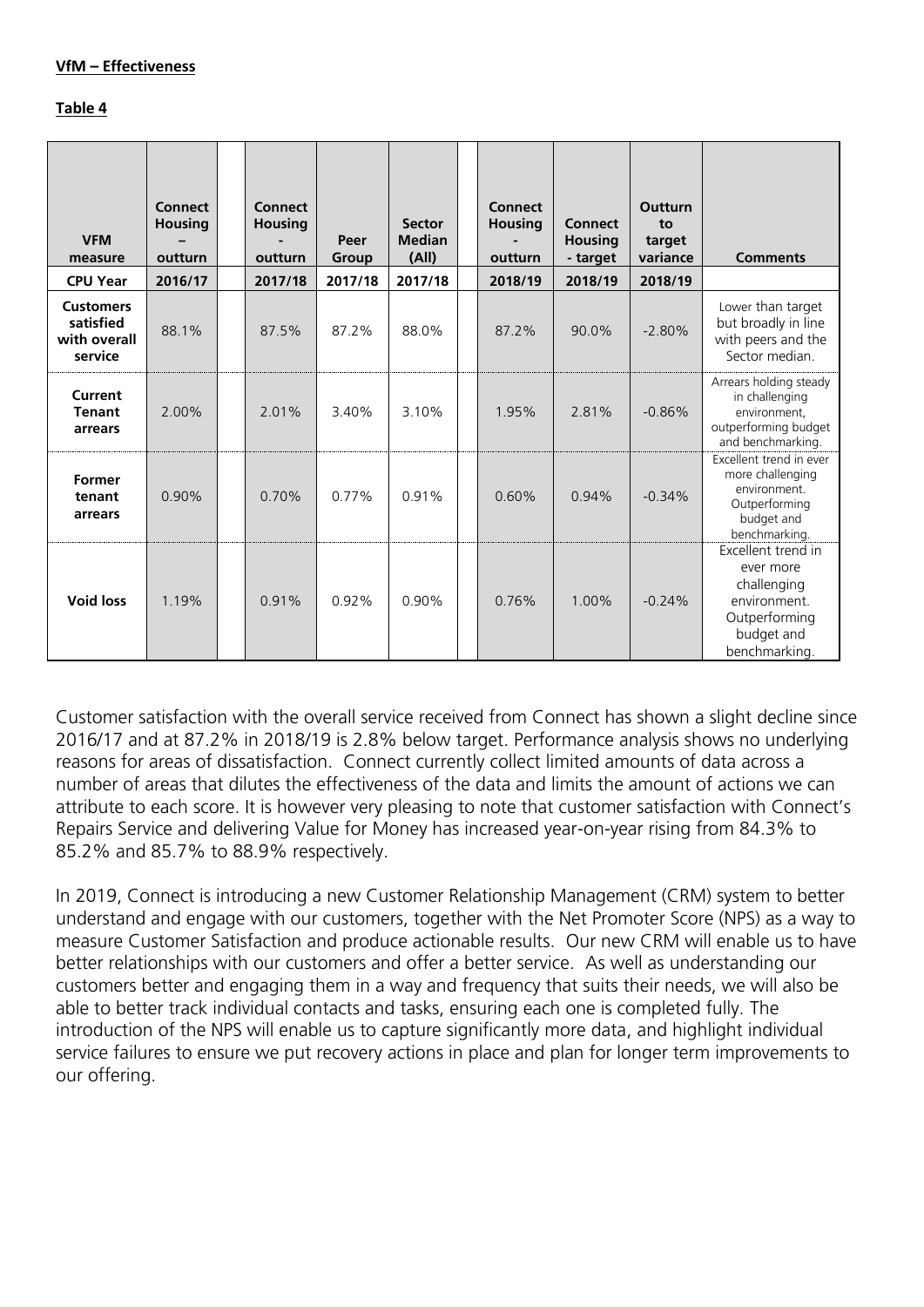During the year the Leadership Team, the Board and the Connect Residents Federation reviewed tenant engagement activities and involvement and scrutiny structures leading to a new co-produced Tenant Engagement Strategy. Building on what already works well, it aims to broaden engagement mechanisms, increase the diversity of involved tenants and strengthen tenant influence at all levels. The strategy aims to ensure engagement methods are modern, convenient for the customer and good value for money. We will be tracking the impact and cost of all engagement activity and produce an annual impact analysis that will shape future activity. During the year, the Service Improvement Forum continued to feed tenant priorities into the business and change planning process, and holding us to account by our tenants via the Service Improvement Forum. 'Satisfaction with views taken into account' increased to 83% compared to 79% in 2017/18.

Working to a new strategy, focused on mitigating the impact of welfare reforms, and a 'rent on time' campaign more tenants had moved to a zero or credit balance by year end. In terms of arrears written off, £71k was written off against a budget of £105k, an improvement against the previous year (£85k). Our Money Matters (financial inclusion) team targeted support at tenants moving onto Universal Credit (UC), with personal contact made in every case. Average UC arrears were £371, less than the national average of £489 (NHF March 2018 UC survey). Arrears of tenants using the Money Matters Service reduced by £28,461 during the year. Both the Money Matters and Income Services teams work to support tenancy sustainment and minimise evictions, and there were fewer evictions and reduced tenancy turnover compared to the previous year.

Effective management of empty properties has continued to be a priority.

Void rent loss was 0.76% against a target of 1%, an improvement compared to 2017/18 when void loss was 0.91%. Whilst performance on the percentage of void properties let in under 5 weeks improved by 2.1% compared to the previous year, performance on re-let time (days) remained static and is a priority area for improvement in 2019/20. We are currently piloting an additional temporary resource in the Lettings Team dedicated to ensuring efficient pre-tenancy termination and tenancy creation processes. The estimated efficiency savings are expected to more than cover the costs of the post. A VfM review of the Lettings Service is planned for 2019/20.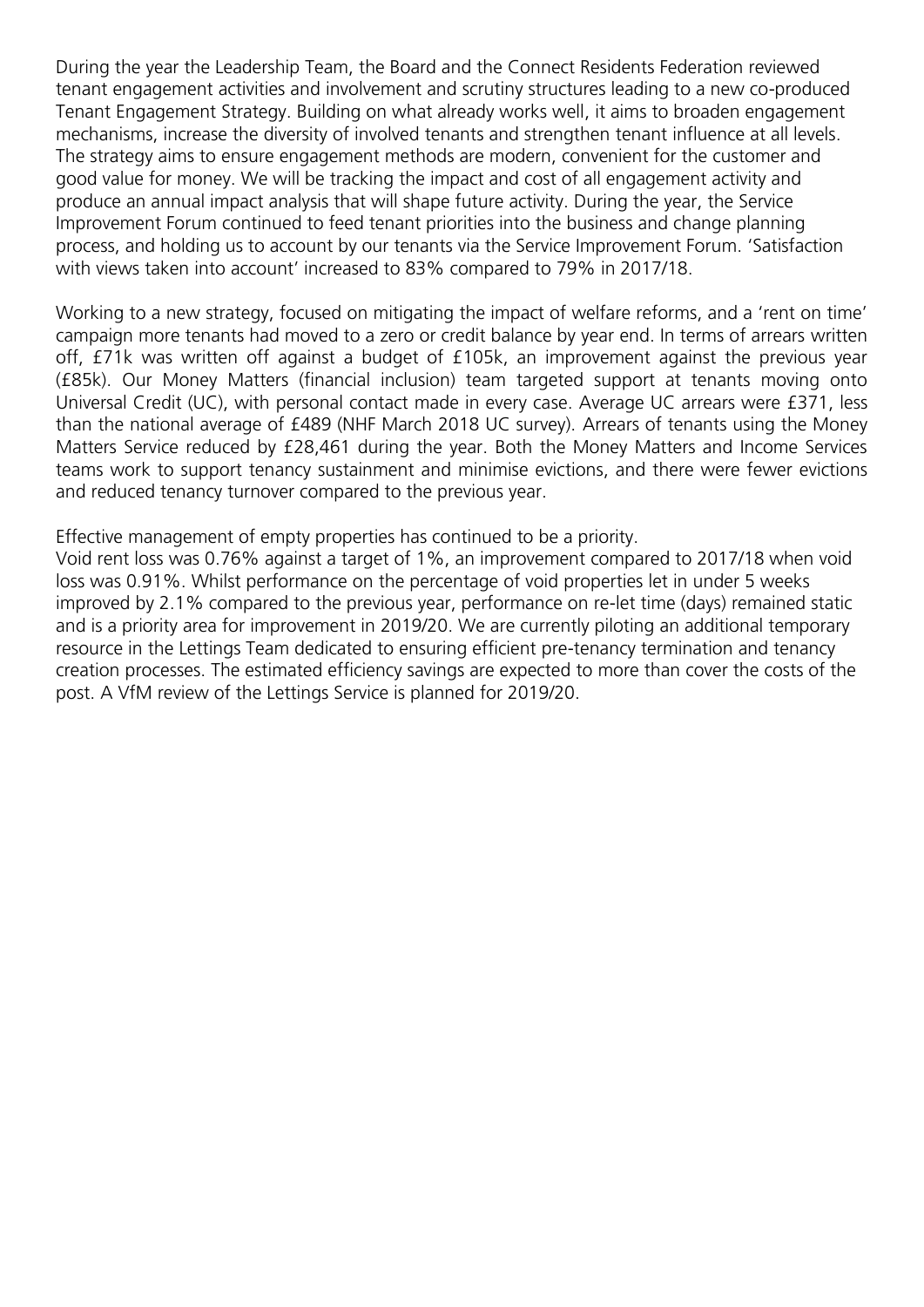# **Our projected VfM metrics**

The table below details our outturn Sector Scorecard metrics for 2018/19 and projections for the next four years.

# **Table 5**

| <b>Metric</b>                                                                       | <b>Connect</b><br><b>Housing</b><br><b>Association</b><br>Ltd | <b>Connect</b><br><b>Housing</b><br><b>Association</b><br>Ltd | <b>Connect</b><br><b>Housing</b><br><b>Association</b><br>Ltd | <b>Connect</b><br><b>Housing</b><br><b>Association</b><br>Ltd | <b>Connect</b><br><b>Housing</b><br><b>Association</b><br>Ltd | <b>Comments</b>                                                                                                                    |
|-------------------------------------------------------------------------------------|---------------------------------------------------------------|---------------------------------------------------------------|---------------------------------------------------------------|---------------------------------------------------------------|---------------------------------------------------------------|------------------------------------------------------------------------------------------------------------------------------------|
| <b>CPU Year</b>                                                                     | 2018/19                                                       | 2019/20                                                       | 2020/21                                                       | 2021/22                                                       | 2022/23                                                       |                                                                                                                                    |
| <b>Closing Social</b><br><b>Housing units</b><br>owned and/or<br>in<br>management   | 3,238                                                         | 3,256                                                         | 3,399                                                         | 3,582                                                         | 3,605                                                         | Increased homes as<br>result of the<br>ongoing<br>development<br>programme.                                                        |
| Metric 1: Re-<br>investment %                                                       | 7.34%                                                         | 12.04%                                                        | 5.71%                                                         | 6.10%                                                         | 6.64%                                                         | Re-investment<br>varies from year to<br>year in line with the<br>development and<br>repairs<br>programmes.                         |
| Metric 2a:<br>New supply<br>delivered -<br>social<br>housing                        | 2.41%                                                         | 4.21%                                                         | 5.11%                                                         | 0.64%                                                         | 1.34%                                                         | New supply rises in<br>line with the<br>development profile.                                                                       |
| Metric 2b:<br>New supply<br>delivered -<br>non social<br>housing                    | 0.00%                                                         | 0.00%                                                         |                                                               | 0.00%                                                         | 0.00%                                                         | N/A                                                                                                                                |
| Metric 3:<br><b>Gearing %age</b>                                                    | 35.7%                                                         | 38.0%                                                         | 39.0%                                                         | 40.0%                                                         | 42.0%                                                         | Gearing rises as<br>loans increase in<br>line with the<br>development<br>programme.                                                |
| Metric 4:<br><b>EBITDA-MRI</b><br>%                                                 | 213.0%                                                        | 208.0%                                                        |                                                               | 178.0%                                                        | 153.0%                                                        | The EBITDA %age<br>reduces due to<br>increased debt used<br>to fund the<br>development<br>programme.                               |
| Metric 5:<br><b>Headline</b><br>social<br>housing cost<br>per unit                  | £<br>3,872                                                    | £<br>3,600                                                    | £<br>3,522                                                    | £<br>3,646                                                    | £<br>3,893                                                    | In real terms<br>"Headline Costs"<br>falls as more homes<br>come into<br>management, in<br>particular for years<br>19/20 and 20/21 |
| Metric 6a:<br><b>Operating</b><br>margin %age<br>from social<br>housing<br>lettings | 20.4%                                                         | 20.2%                                                         | 22.5%                                                         | 22.9%                                                         | 23.3%                                                         | Operating margin<br>gradually improving<br>in line with<br>Development<br>activity.                                                |
| Metric 6b:<br><b>Operating</b><br>margin %age<br>- overall                          | 18.9%                                                         | 22.9%                                                         |                                                               | 24.1%                                                         | 25.2%                                                         | Operating margin<br>gradually improving<br>in line with<br>Development<br>activity.                                                |
| Metric 7:<br>Return on<br>capital<br>employed.                                      | 3.2%                                                          | 3.5%                                                          | 3.2%                                                          | 3.2%                                                          | 3.2%                                                          | In line with planned<br>asset management<br>activities.                                                                            |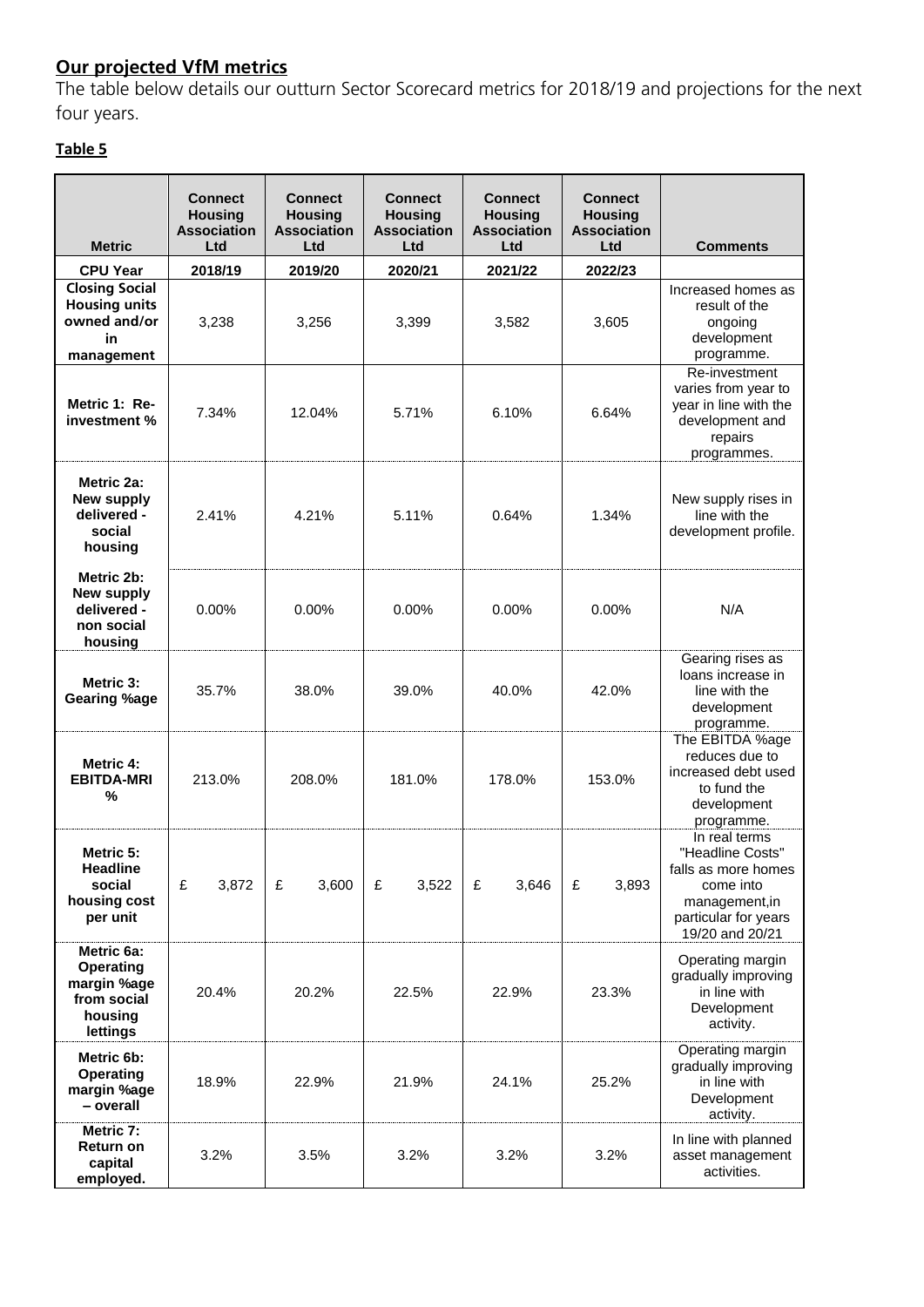## **Summary**

In summary Connect has outlined:

- how important VfM is in achieving Connect's strategic objectives;
- the VfM savings we made in 2018/19 and what we did with the extra resources;
- how our operating costs (i.e. CPUs) compare with others; and
- our performance in relation to the VfM metrics and what we expect the projected figures to be.

Because of the data and comments shown in the tables above the Board is confident that the requirements of the VfM standard have been complied with.

# **Benchmarking and definitions**

In consultation with HouseMark (a leading housing sector benchmarking organisation) our peer group has increased from 6 to 13 organisations and is now based on all North East, Yorkshire and Humberside housing associations with between 1,000 and 5,000 units as shown below:

### **Table 6**

| Registered provider                          | Housing units owned and/or managed |  |  |  |
|----------------------------------------------|------------------------------------|--|--|--|
| Arches Housing Limited                       | 1,193                              |  |  |  |
| Byker Community Trust Ltd                    | 1,782                              |  |  |  |
| Connect Housing Association Ltd              | 3,191                              |  |  |  |
| Dale and Valley Homes Ltd                    | 4,161                              |  |  |  |
| Durham Aged Mineworkers Association          | 1,814                              |  |  |  |
| Leeds and Yorkshire Housing Association Ltd  | 1,465                              |  |  |  |
| Leeds Federated Housing Association Ltd      | 4,072                              |  |  |  |
| North Star Housing Group Ltd                 | 3,643                              |  |  |  |
| Pickering and Ferens Homes                   | 1,316                              |  |  |  |
| Railway Housing Association and Benefit Fund | 1,431                              |  |  |  |
| South Yorkshire Housing Association Ltd      | 5,650                              |  |  |  |
| The Joseph Rowntree Housing Trust            | 2,121                              |  |  |  |
| Unity Housing Association Ltd                | 1,280                              |  |  |  |